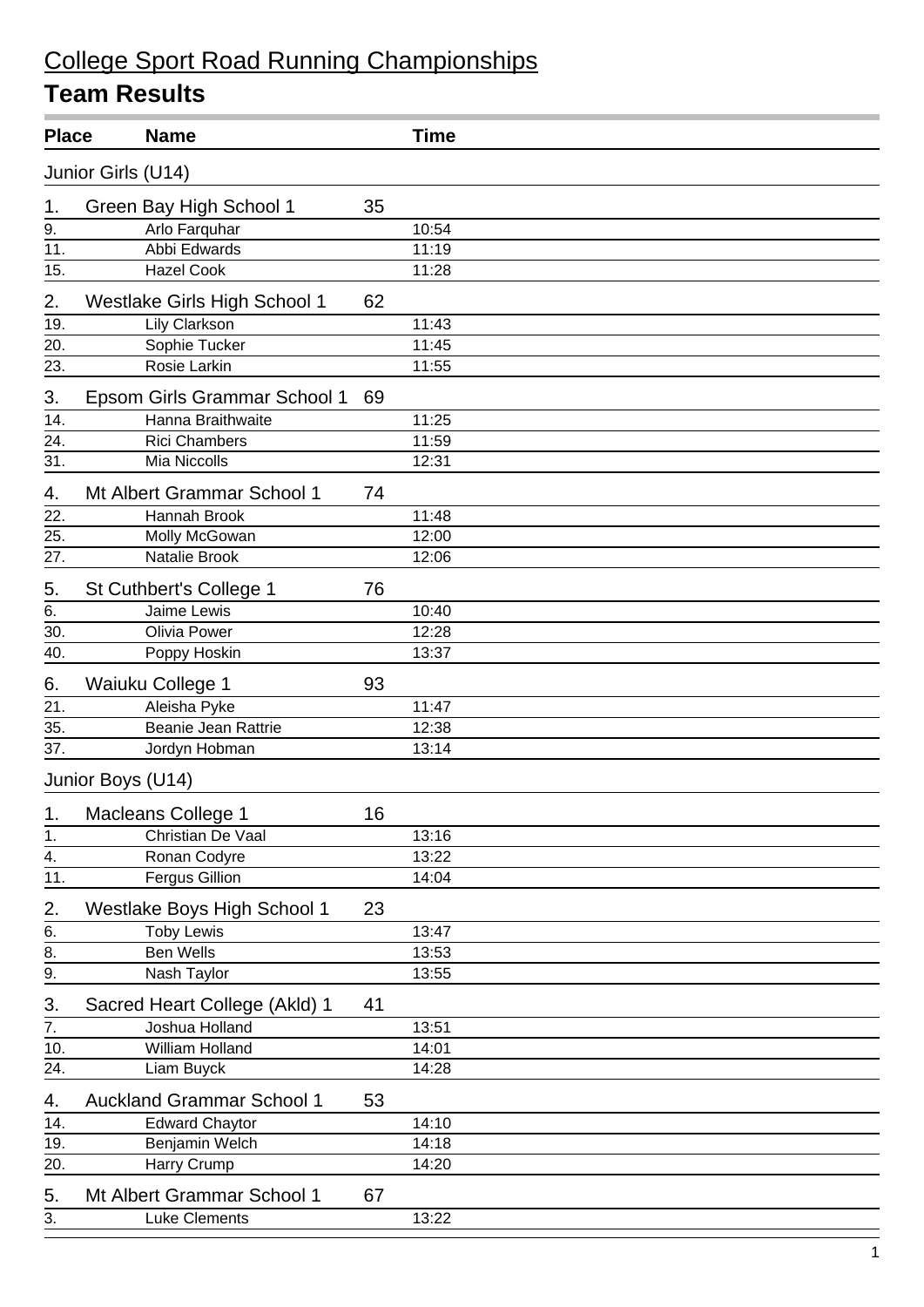| <b>Place</b>      | <b>Name</b>                      |     | <b>Time</b> |
|-------------------|----------------------------------|-----|-------------|
| 22.               | <b>Oliver Fox</b>                |     | 14:27       |
| 42.               | <b>Ben Mitchell</b>              |     | 15:20       |
| 6.                | St Peter's College (Akld) 1      | 67  |             |
| 13.               | Max Preece                       |     | 14:07       |
| 23.               | <b>Tomas Barry</b>               |     | 14:28       |
| 31.               | <b>Addison Stewart</b>           |     | 14:44       |
| 7.                | King's College 1                 | 104 |             |
| 21.               | <b>Toby Tasker</b>               |     | 14:22       |
| 40.               | Henry Kaye                       |     | 15:17       |
| 43.               | Jack Mitchell                    |     | 15:29       |
| 8.                | Rangitoto College 1              | 137 |             |
| 28.               | <b>Harrison Cooke</b>            |     | 14:33       |
| 49.               | William Pugh                     |     | 15:41       |
| 60.               | <b>Elliot Lawler</b>             |     | 16:26       |
| 9.                | <b>ACG Strathallan College 1</b> | 185 |             |
| 59.               | Ryan Wood                        |     | 16:22       |
| 62.               | Fergus Foster                    |     | 16:31       |
| 64.               | <b>Taine Cantwell</b>            |     | 16:38       |
| 10.               | De La Salle College 1            | 214 |             |
| 69.               | Alexjeremiah Roebeck-Alesana     |     | 18:07       |
| $\overline{72.}$  | <b>Bayley Cummings</b>           |     | 19:48       |
| 73.               | Derek Filimoehala                |     | 20:23       |
|                   | Intermediate Girls (U16)         |     |             |
| 1.                | Diocesan School for Girls 1      | 18  |             |
| 5.                | Arabella White                   |     | 15:07       |
| 6.                | Imogen Foley                     |     | 15:09       |
| $\overline{7}$ .  | Lauren Williams                  |     | 15:24       |
| 2.                | Macleans College 1               | 27  |             |
| 3.                | <b>Caitlin Harley</b>            |     | 14:51       |
| 11.               | Mia Bolton                       |     | 15:46       |
| 13.               | Maddi Hohneck                    |     | 15:53       |
| 3.                | Pukekohe High School 1           | 79  |             |
| 22.               | Caitlyn Marx                     |     | 17:03       |
| 27.               | Leah Robinson                    |     | 17:57       |
| 30.               | Sarah Carpenter                  |     | 18:34       |
| 4.                | Rangitoto College 1              | 81  |             |
| 18.               | Ella Kerr                        |     | 16:30       |
| 28.               | Eva Chemleva                     |     | 18:04       |
| 35.               | Antonia Martin                   |     | 22:32       |
| 5.                | Epsom Girls Grammar School 1     | 84  |             |
| 24.               | Linda Rehm                       |     | 17:25       |
| 29.               | Shaelyn Lamb                     |     | 18:25       |
| $\overline{31}$ . | Aria Hoggart                     |     | 18:49       |
| 6.                | Henderson High School 1          | 92  |             |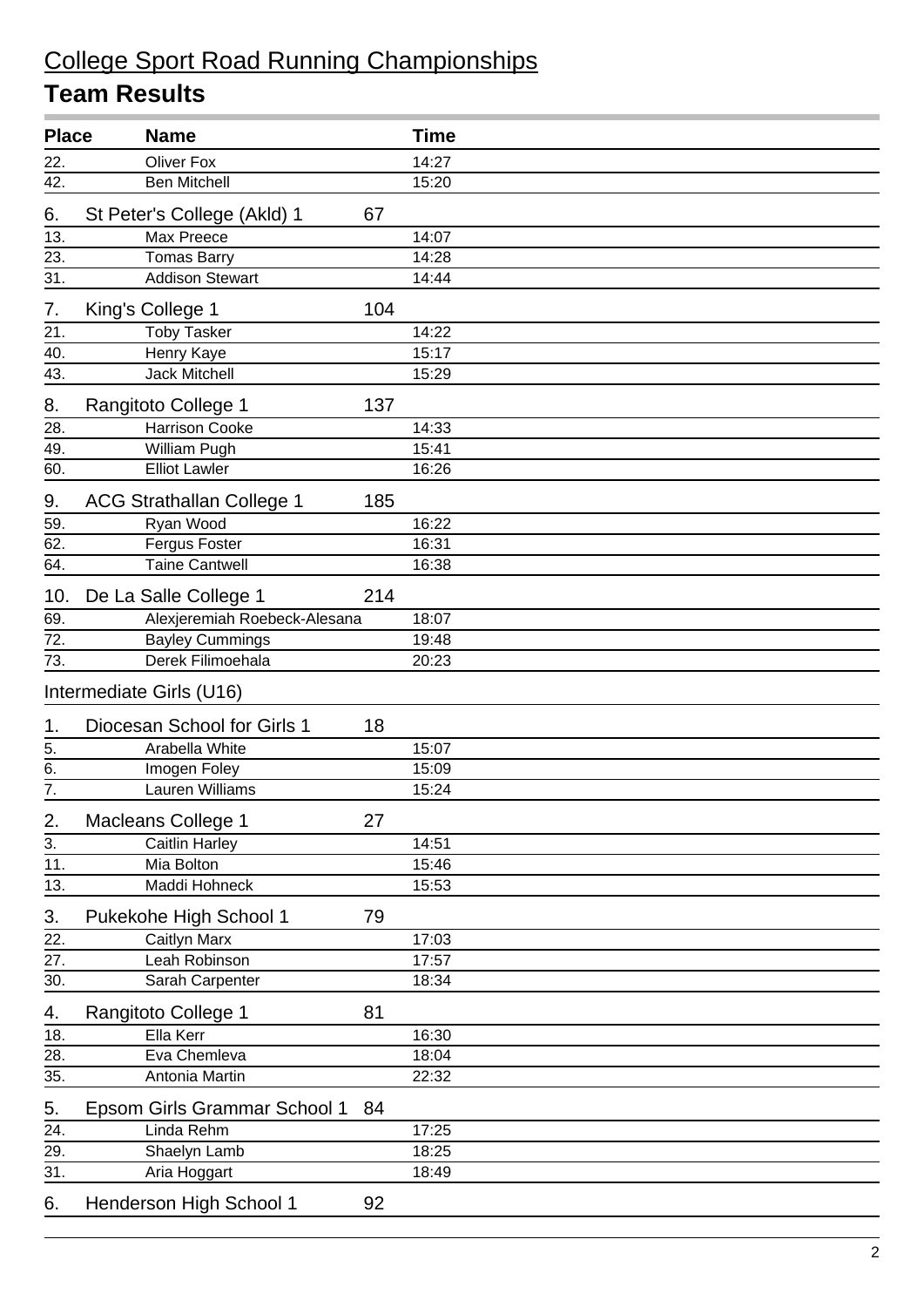| <b>Place</b>      | <b>Name</b>                      |     | <b>Time</b> |
|-------------------|----------------------------------|-----|-------------|
| 25.               | Emma Simons                      |     | 17:41       |
| 33.               | Abi Conlon                       |     | 21:11       |
| 34.               | Jade Mahoney                     |     | 21:12       |
|                   | Intermediate Boys (U16)          |     |             |
| 1.                | <b>Auckland Grammar School 1</b> | 15  |             |
| 3.                | Sam Heyes                        |     | 12:28       |
| $\overline{5}$ .  | Jahko Tohaia                     |     | 12:53       |
| $\overline{7}$ .  | Cody Dalton                      |     | 12:55       |
| 2.                | King's College 1                 | 16  |             |
| 1.                | Zane Powell                      |     | 12:15       |
| 6.                | Jamie Robertson                  |     | 12:53       |
| 9.                | Sebastian Wharton                |     | 13:00       |
| 3.                | Westlake Boys High School 1      | 16  |             |
| 2.                | <b>Toby Saxby</b>                |     | 12:26       |
| $\overline{4}$ .  | <b>Ben Ruscoe</b>                |     | 12:49       |
| 10.               | J J Weston                       |     | 13:04       |
| 4.                | Sacred Heart College (Akld) 1    | 57  |             |
| 8.                | <b>Andrew Matthews</b>           |     | 12:56       |
| 24.               | Jackson Jarvie                   |     | 13:49       |
| 25.               | Jack T Ryan                      |     | 13:49       |
| 5.                | Macleans College 1               | 59  |             |
| 18.               | David De Vaal                    |     | 13:31       |
| 20.               | Joe Shiozawa                     |     | 13:42       |
| 21.               | Harry Smith                      |     | 13:43       |
| 6.                | Mt Albert Grammar School 1       | 79  |             |
| 16.               | <b>Thomas Brendolise</b>         |     | 13:24       |
| 23.               | Luca Eastwood                    |     | 13:46       |
| 40.               | Daniel Carroll                   |     | 14:58       |
| 7.                | Rangitoto College 1              | 88  |             |
| $\overline{12}$ . | Callum Hockey                    |     | 13:14       |
| $\overline{31}$ . | <b>Michael Padrutt</b>           |     | 14:21       |
| 45.               | Alasdair Miller                  |     | 15:08       |
| 8.                | De La Salle College 1            | 162 |             |
| 53.               | Shaquille Munokoa                |     | 23:56       |
| 54.               | Lancelod Vaipulu                 |     | 28:03       |
| 55.               | <b>Christian Schmidt</b>         |     | 28:03       |
|                   | Senior Girls (U19)               |     |             |
| 1.                | St Cuthbert's College 1          | 18  |             |
| 4.                | <b>Bella Browne</b>              |     | 15:04       |
| 6.                | <b>Emily Hacket Pain</b>         |     | 15:32       |
| 8.                | Elliette O'Brien                 |     | 15:47       |
|                   | Senior Boys (U19)                |     |             |
| 1.                | Westlake Boys High School 1      | 9   |             |
| 2.                | David Moore                      |     | 19:09       |
|                   |                                  |     |             |